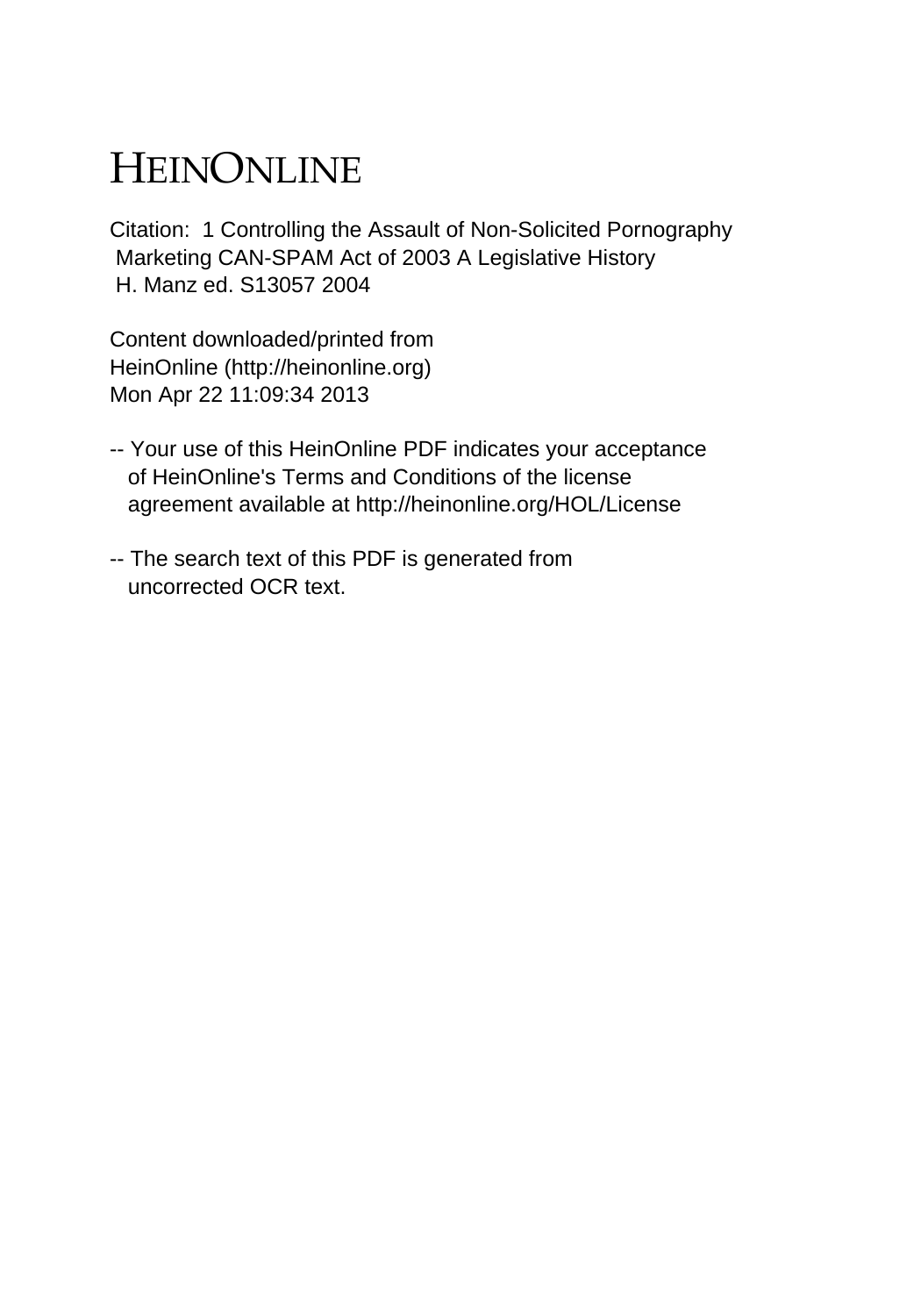across the country. Justice Department Statistics show that 74 percent of kidnapped children who are later found murdered are killed within the first **<sup>3</sup>** hours of their abduction. The National Amber Alert Network Act will help law enforcement, in those early critical<br>hours, as they work hard to find a<br>missing child. I am pleased that it was<br>also approved by Congress and signed<br>into law as part of the PROTECT Act.<br>Ten years ago, on August 18, 1933,<br>S

County, NY, was abducted as she was riding home from her father's church in Litchfield, NY. After 3 years her kidnapper confessed to her murder, leaving the town devastated. Sara's death has been and continues to be the inspiration behind this legislation. I also want to mention Marc Klaas and John Walsh, the honorary co-chairmen **of** the Missing Children's Stamp Com-<br>mittee in Mohawk Valley, NY, and<br>Herkimer County Legislator John<br>Brezinski, who has worked tirelessly on this effort.

I am pleased to be joined in this effort with Senators SHELBY, DEWINE, LINCOLN, KENNEDY, LAUTENBERG, **HAGEL** and MILLER as original cosponsors.

According to a poll by Zogby, more than two out of every three Americans support a National Missing and Ex-ploited Children's Postage Stamp. This commemorative stamp will help raise awareness and honor these missing children and their families. This stamp will reach individuals across **geo**graphic and socioeconomic spectrums. and we know that when it comes to combating these terrible crimes, awareness is crucial. **I** urge my colleagues to support this resolution. **I be-**lieve that it will make a difference in protecting the lives of our children.

### AMENDMENTS SUBMITTED & PROPOSED

**SA** 1891. Mr. WYDEN (for himself and Mr. **BURNS)** proposed an amendment to the bill S.<br> **877, to regulate interstate commerce by im-**<br>
posing limitations and penalties on the<br>
transmission of unsolicited commercial electronic mail via the Internet.

**SA 1892.** Mr. SCHUMER (for himself, Mr. GRAiAM, of South Carolina, Mr. **MCCAIN,** and Mr. HOLLINGS) proposed an amendment to

the bill **S. 877.** supra. SA 1893. Mr. HATCH (for himself, Mr. LEAHY. Mr. **NELSON. of** Florida. **and** Mr. SCHUMER) proposed an amendment to the bill

S. 877, supra.<br>
S. 877, supra.<br>
S. 871, S. M. McCAIN (for Mr. ENZI (for Minnself, Mr. SANTORUM. and Mr. HATCH)) pro-<br>
posed an amendment to the bill S. 877, supra.<br>
S. A 1895. Mr. HARKIN proposed an amend-<br>
ment to the bil

proposed an amendment **to** the **bill S. 877,** sopra. **SA** 1897. Mr. FRIST (for Mr. **BUNNN)** pro-

posed an amendment to the concurrent reso-<br>lution S. Con. Res. 21, expressing the sense of<br>the Congress that community inclusion and<br>enhanced lives for individuals with mental retardation or other developmental disabil-ities is at serious risk because of the crisis in recruiting and retaining direct support pro MCCAIN, and Mr. HOLLINGS) proposed<br>fessionals, which impedes the availability of an amendment to the bill S. 877, to reg-<br>a stable, quality direct support workforce.

SA 1898. Mr. FRIST (for Mr. BUNNING) pro-<br>
posed an amendment to the concurrent reso-<br>
intion S. Con. Res. 21, supra.<br>  $\frac{1}{2}$  mission of unsolicited commercial elec-

**SA 1891.** Mr. WYDEN (for himself and SEC. **9. DO-NOT-E-MAIL REGISTRY.**<br>Tr. BURNS) proposed an amendment to (a) IN GENERAL. Not later than 6 months.<br>L. L. II. G. 277 te a propose attention after the date of enactment of th the Internet; as follows:

Concerner, so root out also the comma, insert<br>
"whether or not not displayed,".<br>
On page 44. line 20, strike "false or mis-<br>
leading," and insert "materially false or ma-<br>
rerially misleading.".

leading." and insert "materially false or ma-<br>terrally misleading; and insert "materially false or ma-<br>terrally misleading; and".<br> $\frac{d}{dx}$  accounts. To the term with e-mail accounts.

research international access the date of enactment of this Act.<br>
message falls to theirity a protected com-<br>
the date of enactment of this Act.<br>
puter used to initiate the message because<br>
the person initiating the messag

meater information is inaterially impede the ability of a party 10 and 11 on pa<br>seeking to allege a violation of this Act to SEC. 4. PROHIBI<br>locate the person who initiated the message (a) OFFENSE.

or to investigate the alleged violation.<br>On page 50, beginning in line 24, strike "es-<br>tablieb" and insert "register for".

In a man unit of the state of the following new section:<br> **Con page 51, after line 22, insert the following the supplementation of the stated activity in connec-<br>
"(d) SUPPLEMENTARY RULEMAKING AUTHOR-<br>
"(d) SUPPLEMENTARY R** ving:<br>'(d) Supplementary Rulemaking Author-

or many times that the commission effect on the presence of the state and intentionally initiates<br>
(a)(4)(A) or subsection authorization, and intentionally initiates<br>
(a)(4)(B), or both, if the Commission determines that

(a) the interests of economic<br>cial electronic mail; and<br>
"(C) the burdens imposed on senders of<br>
lawful commercial electronic mail; and

or practices are contributing substantially of such messages, to *the* proliferation of commercial electronic ''(4) registers, using Information that fal-

fendant, or In any other court of competent accounts or domain names, or jurisdiction, to- ' and insert "defendant- ", "(5) falsely represents the right to use **5** or

and users to the extent that the state labels are the set of the set of the set of the set of the set of the set of the set of the set of the set of the set of the set of the set of the set of the set of the set of the set

SA 1892. Mr. SCHUMER (for himself, "(1) a fine under this title, if<br>Mr. GRAHAM of South Carolina, Mr. for more than 5 years, or both, if-

a stable, quality direct support workforce.<br>
SA 1898. Mr. FRIST (for Mr. BUNNING) pro- limitations and penalties on the transmessen of allotherica commercial view **I-** On page **66**, strike lines 1 through II and in-<br>iert the following: TEXT OF AMENDMENTS sert the following:<br>set the following:<br>sec. 9. DO-NOT-E-MAIL REGISTRY.

Mr. BURNS) proposed an amendment to (a) IN GENERAL.- Not later than 6 months<br>the bill 5. 877, to regulate interstate Commission shall transmit to the Senate the bill S. 871, to regulate interstate Commission shall transmit to the Senate<br>commerce by imposing limitations and Committee on Commerce, Science, and<br>nenalties on the transmission of unsopermission share craising to the Second<br>Committee on Commerce, Science,<br>Transportation and the House of Repres licited commercial electronic mail via ices Committee on Energy and Commerce a on page 11 and 20 and 20 and 20 and 20 and 20 and 20 and 20 and 20 and 20 and 20 and 20 and 20 and 20 and 20 and 20 and 20 and 20 and 20 and 20 and 20 and 20 and 20 and 20 and 20 and 20 and 20 and 20 and 20 and 20 and 20 a

"whether or not not displayed,", tablishing a nationwide marketing Do-Not-

leading." and insert "materially false or ma- (2) includes an explanation of any praccertaily misloading."<br>Con page 45, line 2, strike "misloading" and "ability, or other concerns that the Commis-<br>On page 45, line 2, strike "misleading; and" ability, or other concerns that the Commis-<br>and insert "materiall

sion has regarding such a registry; and<br>(3) includes an explanation of how the registry would be applied with respect to chi

chain marks and the S and 6, insert (b) AUTHORIZATION TO IMPLEMENT. The Olowing: the following: the following in major and the planet of Commission may establish and implement (c) if header information attached to a the pl

Compagne 49, between lines II and 12, insert licited commercial electronic mail via<br>the following:<br>(6) Materiality defined. For purposes of the Internet; as follows:<br>aparagraph (1), an inaccuracy or omission in the page 43

January of the matter appearing between the comparison of the matter appearing between lines<br>materially impede the oblity of a party 10 and 11 on page 44 and insert the following:<br>seeking to allege a violation of this Act

(1) IN GENERAL.- Chapter 47 of title 18,<br>United States Code, is amended by adding at tablish" and Insert ''register for". United States Code, is amended by adding at On page **51,** after line 22, insert the fol- the end the following new section:

The Commission may by rule-<br>
The Commission may by rule-<br>
(1) modify the 10-business-day period "(1) accesses a protected computer without"

(b) the interests of recipients of commer-<br>cial electronic multiple commercial electronic<br>in the interests of recipients of commer-<br>inisland recipients, or any Internet access<br>inisland recipients, or any Internet access

and contribution and criticial activities or practices to the origin of the media criticial activities or practices to the criticial activities or practices to which subsection (b) applies if the tiple commercial electroni

for the production of continuencial electronic<br>mail messages that are unlawful under sub-<br>sifies the identity of the actual registrant.<br>section (a)."<br>On page 58, beginning in line 16, strike "ju- line user accounts or to a petent". mission of multiple commercial electronic On page *62,* beginning in line 14, strike "de- mail messages from any combination of such

The page is, beginning in line 7, strike "for more internet protocol addresses, and inten-<br>any such statute, regulation, or rule that" tionally initiates the transmission of mul-<br>and insert "to the extent that any such sta

those laws relate".<br> **SA 1892.** Mr. SCHUMER (for himself, **"(b) PENALTIES.** The punishment for an<br>
offense under subsection (a) is-<br>
"(i) a fine under this title, imprisonment

ITY.- -(a) **IN GENERAL.-** Whoever, in or affecting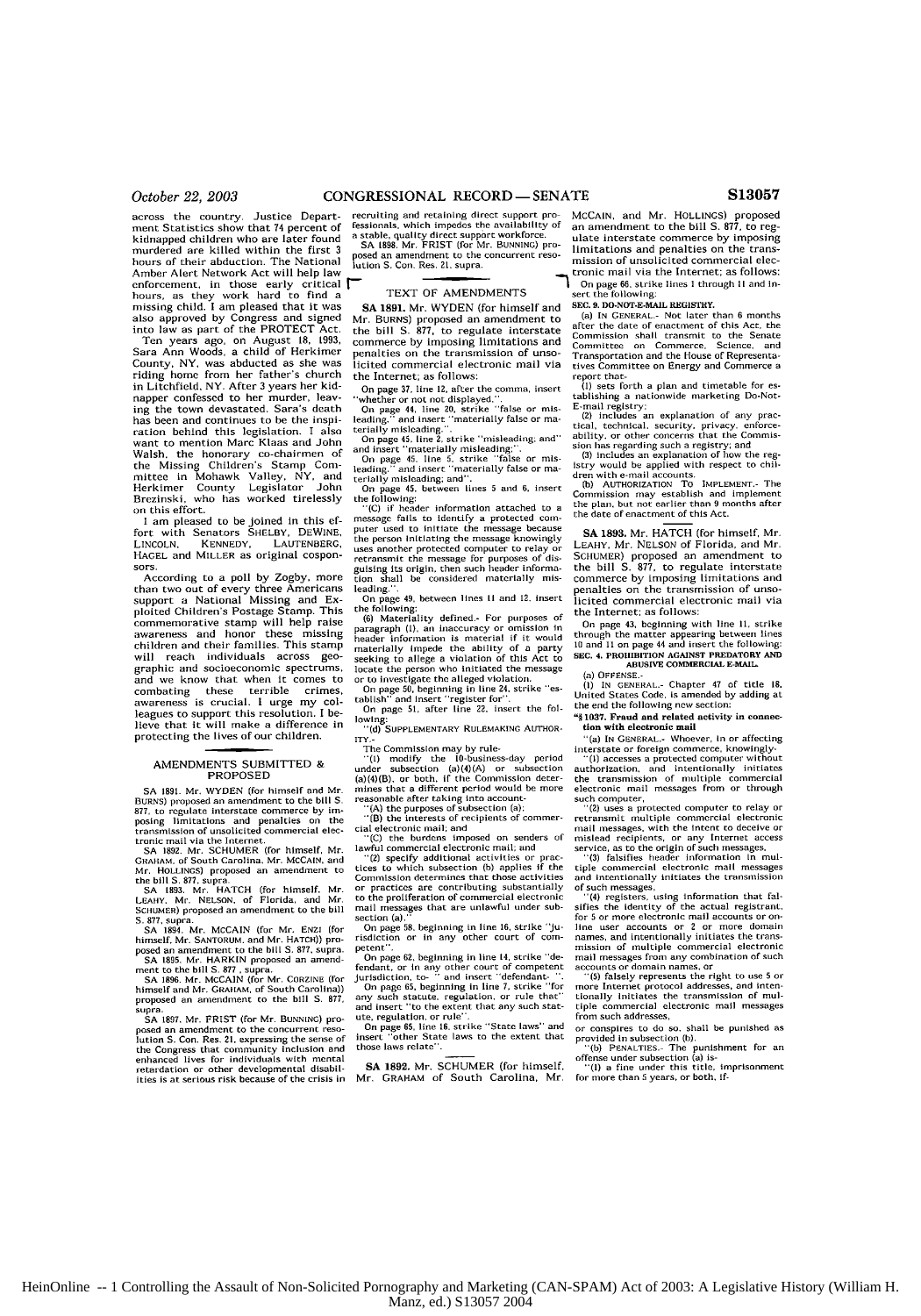**"(A)** the offense Is committed in further- of large quantities of unsolicited electronic mite of **any** felony under the laws of the mail.

mercial electronic mail messages or unauthorized access to a computer system: (i) obtained electronic mail addresses<br>(2) a fine under this title, Imprisonment through improper means. including-

**"** (B) the offense is an offense under sub- other person. without the authorization of section (a)(4) and Involved 20 or more fal- such person; and section (a)(4) and involved 20 or more fal-<br>sified electronic mail or online user account (III) randomly generating electronic mail<br>registrations; or 10 or more falsified domain addresses by computer; or<br>name registrations registrations, or 10 or more falsified domain

Sages transmitted in furtherance of the of- Cine advertised an Internet domain for<br>sages transmitted in furtherance of the of- Cine advertised an Internet domain for<br>fense exceeded 2.500 during any 24-hour pe- which the re Signs exceeded 2.500 during any 24-hour pe. which the registrant of the domain had pro-<br>fense exceeded 2.500 during any 34-hour pe. vided false registration information; and<br>riod, 250,000 during any 1-year period;  $\frac{1}{1$ 

vidual committing the offense obtained any<br>thing of value aggregating \$5,000 or more<br>during any 1-year period; or<br>during any 1-year period; or

Ferture of the curse was studented and position of organizer or leader of the per-<br>sons with respect to whom the defendant oc-<br>cupied a position of organizer or leader; and<br>(3) a fine under this title or imprisonment<br>for n

**The defendant for out observed**, such out of the United States (A) any property, real or personal. constituting or traceable to gross proceeds ob-

Such offense.<br>
Such offense.<br>
"(2) PROCEDURES.- The procedures set SA 1894. Mr. MCCAIN (for Mr. ENZ<br>
forch in section 413 of the Controlled Sub-<br>
stances Act (21 U.S.C. 833), other than sub-<br>
for himself, Mr. SANTORUM, and section (d) of that section, and in Rule 32.2 of HATCH)) proposed an amendment to the<br>the Federal Rules of Criminal Procedure, bill S. 877, to regulate interstate com-<br>shall apply to all stages of a criminal for- merce by

COMMUNIFIELD The term 'multiple' means<br>
(d) REQUIREMENT TO PLACE WARNING LA-<br>
ing a 24-hour period, more than 1,000 elec-<br>
rapid a 24-hour period, more than 1,000 elec-<br>
rapid, CERING SEXUALLY ORIENTED MATERIAL.<br>
tronic m

(i) DIRECTIVE - Pursuant to its authority the recipient includes only-<br>under section 994(p) of title 28, United States (i) to the extent required or authorized<br>Code, and in accordance with this section, pursuant to paragra the United States Sentencing Commission notices:<br>shall review and, as appropriate, amend the (ii) the information required to be included<br>sentencing guidelines and policy statements in the message pursuant to subsection (a Code, as added **by** this section. and other of- mechanism to access, the sexually oriented fenses that may be facilitated **by** the sending material.

United States or of any State; or (2) REQUIREMENTS.- In carrying out this<br>''(B) the defendant has previously been subsection, the Sentencing Commission shall<br>convicted under this section or section 1030, consider providing or coder the defendant has previously been subsection, the Sentencing Commission shall<br>
conducted under this section or section 1030, consider providing sentencing enhancements<br>
or under the law of any State for conduct in

for-<br>(A) those convicted under section 1037 of<br>title 18. United States Code. who-<br>(i) obtained electronic mail addresses

for ideal access to a computer system;<br>
"(2) a fine under this title, imprisonment through improper means, including<br>
for not more than 3 years, or both, if-<br>
(1) harvesting electronic mail addresses of<br>
(A) the offense is '(A) the offense **is** an offense oder **sob-** the users of a website, proprietary service, or section (a)(l); other online public forum operated **by** an-

ence that the commercial electronic<br>
"(C) the volume of electronic mail mes- mail messages involved in the offense con-<br>
"(C) the volume of electronic mail mes-<br>
tained or advertised an Internet domain for

cous during any 1-year period.<br>
The caused loss to 1 or more cluding offenses involving fraud, identity<br>  $(0)$  the offense caused loss to 1 or more in value theft, observing the sexual exploitation of children, if such of

during any local periodicity of **periodicity** congress that<br> **Congress that** 

 $\text{Tr}(\vec{F})$  the offense was undertaken by the de-<br>for those who distribute pornography, perfendant in concert with 3 or more other perfect of the sons with respect to whom the defendant oc-<br>sons with respect to whom the sonal and business computer systems; and<br>(2) the Department of Justice should use

For not more than 1 year, or both, in any all existing law enforcement tools to investment case.<br>  $\frac{1}{2}$  to PORFETURE.<br>  $\frac{1}{2}$  (c) FORFERITURE.<br>  $\frac{1}{2}$  in any commercial email to facilitate the commis-<br>  $\frac{1}{2}$ exercise to the person who is convicted of an contrained in chapters 47 and 63 of title 18,<br>offense under this section, shall order that United States Code (relating to fraud and<br>the defendant forfeit to the United States-(A) any property, real or personal, constitent to distance of the chapter 110 of title 18, United States Code (relating to obscenity);<br>tained from such offense: and<br>tained from such offense: and chapter 110 of title 18, United States Code<br>tained from such offense; and<br>(relating to the state of the code in the sexual exploitation of chil-<br>(B) any equipment, software, or other drep); and chapter 95 of title 18. Unit **the set of the conduct of the code (relating to the sexual exploitation of child technology used or intended to be used to commit or to facilitate the commission of propriate.<br>
<b>the commit or to facilitate the commission** 

(for himself, Mr. SANTORUM, and Mr. HATCH)) proposed an amendment to the bill S. 877, to regulate interstate com-Exercise of a criminal for-<br>merce by imposing limitations and<br>shall apply to all stages of a criminal for-<br>merce this section.<br>(a) DeFiNITIONS.- In this section:<br>(a) Licited commercial electronic mail via<br> $\frac{1}{100}$  given

or attention in the main of the main of the main of the main of the main of the main of the main of the main of the main of the main of the main of the main of the main of the main of the main of the main of the main of th He meaning given that term by section 3 of sage that includes sexually oriented mate-<br>16 CAN-SPAM Act of 2003."<br>(2) CONFORMING AMENDMENT.- The chapter (A) fail to include in subject heading for

analysis for chapter **47** of title **18.** United the electronic mail message the marks or<br>States Code, is amended by adding at the end  $\frac{1}{\sqrt{1-\frac{1}{1-\alpha}}}$  are electronic mail message the marks of analysis for chapter 47 of title 18. United the electronic mail message the marks or<br>States Code, is amended by diding at the end the electronic mail message the marks or<br>the following:<br>this subsection: or

"Sec. 1037. Fraud and related activity in concerned (B) [ail to provide that the matter in the nection with electronic mail.". The message that is initially viewable to the re-<br>(b) UNITED STATES SENTENCING COMMIS-<br>sion.-<br>s

Manz, ed.) S13058 2004

(2) PRESCRIPTION OF MARKS AND NOTICES.<br>Not later than 120 days after the date of the<br>enactment of this Act, the Commission in<br>consultation with the Attorney General<br>shall prescribe clearly identifiable marks or<br>notices to unsolicited commercial electronic mail that contains sexually oriented material. in order to inform the recipient **of** that fact and to facilitate filtering of such electronic mail. The Commission shall publish in tIre Federal Register **and** provide notice to the public of the marks or notices prescribed under this paragraph. (3) DEFINITION- In this subsection. the

term "sexually oriented material" means any material that depicts sexually explicit conduct (as that term is defined in section **2256** of title **18,** United States Code), unless the depiction constitutes a small and insignificant part of the whole, the remainder of which is not primarily devoted to sexual matters.

(4) PENALTY.- A violation of paragraph (1) punishable as if it were a violation of secis punishable as if it were a violation of *sec-*tion 1037(a) of title 18, United States Code.

**SA 1895.** Mr. HARKIN proposed an amendment to the bill **S.** 877, to regulate interstate commerce by imposing limitations and penalties on the trans-mission of unsolicited commercial electronic mail via the Internet; as follows: At the appropriate place add the following:

**SECTION 1. SHOHT TITLE.** This title may be cited as the "Training for Realtime Writers Act of **2003".**

**SEC. 2.** FINDINGS.

Congress makes the following findings: (11 As directed by Congress in section **723** of the Communications Act of 1934 **(47** U.S.C. 613), as added by section 305 of the Tele-<br>communications Act of 1996 (Public Law 104-<br>104; 110 Stat. 126), the Federal Communica-<br>106; 100 Stat. 126), the Federal Communica-<br>closed captioning of most television pro-<br>gramm

Figure 1006.<br>
(2) More than 28,000.000 Americans, or 8<br>
(2) More than 28,000.000 Americans, or 8<br>
percent of the population, are considered<br>
deaf or hard of hearing, and many require<br>
captioning services to participate in

of hearing loss. (4) According to the Department of Health

**(A)** *Ancienal* Burke and a study done by the National Council on Aging-<br>(A) 25 percent of Americans over 65 years old are hearing impaired:<br>(A) 25 percent of Americans over 70 years of 81 33 accent of Americans over 70 y

old are hearing Impaired; and **(C)** 41 percent of Americans over **75** years old are hearing impaired.

**(5)** The National Council on Aging study also found that depression in older adults may be directly related to hearing loss and disconnection with the spoken word. **(6)** Empirical research demonstrates that

captions improve the performance **of** individ-uals learning to read Engish and, according to numerous Federal agency statistics, could benefit-

nerre-<br>(A) 3,700,000 remedial readers;<br>(B) 12,000,000 young children learning to

read;

(C) **27,00,000** illiterate adults; and **(D)** 30,000,000 people for whom English is a second language.

**(7)** Over the past **5** years, student enroll-ment in prograns that train court reporters to become realtime writers has decreased significantly, causing such programs to close many campuses

*October 22,* 2003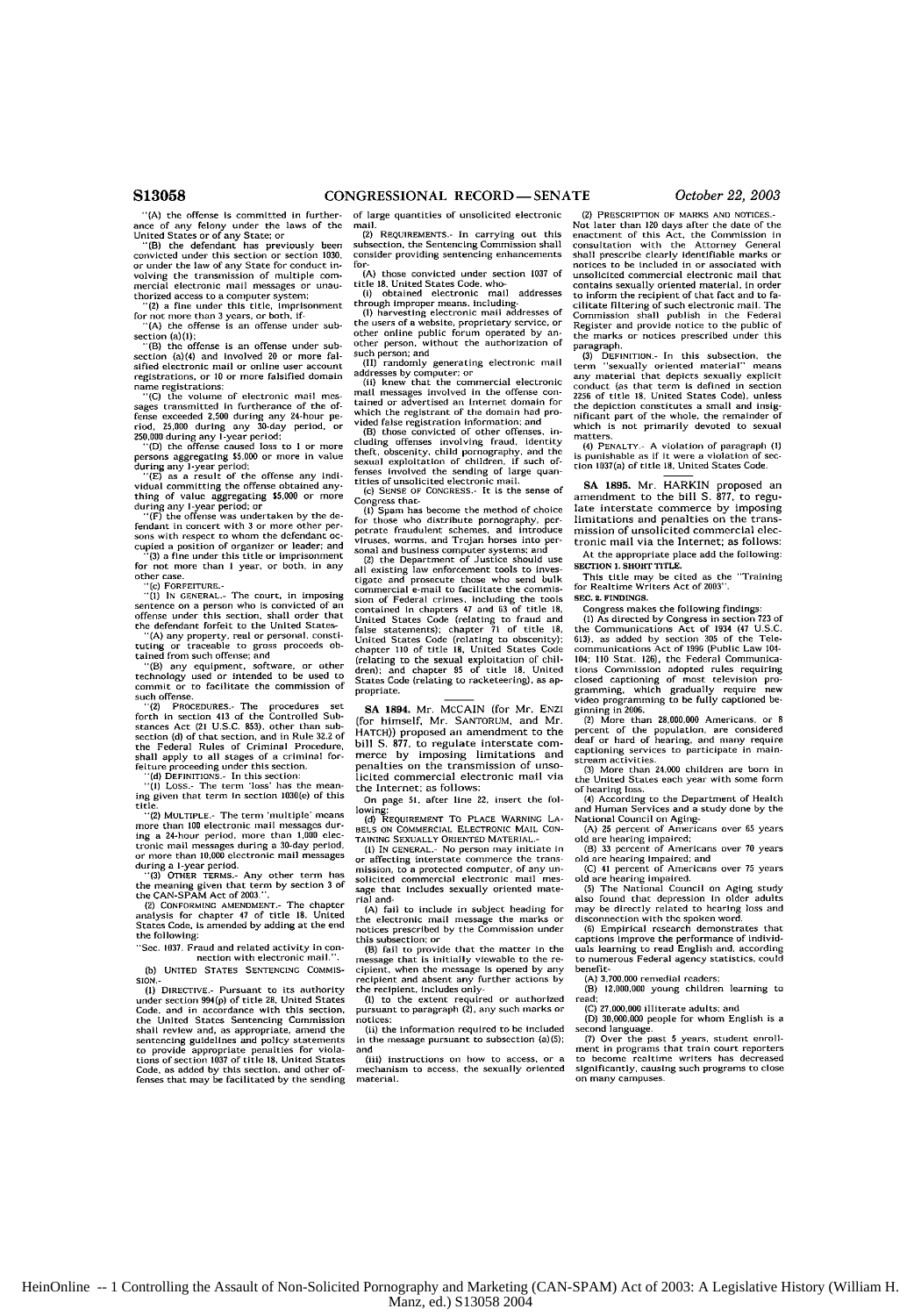October 22, **2003** CO

## **SEC. 3. AUTHORIZATION OF GRANT PROGRAM TO PROMOTE <b>TRAINING** AND **JOB PLACEMENT** OF REALTIME WRIT-

**(a)** IN GENERAL- The National **Tele-**communications and Information Adminiscration shall make competitive grants to eli- gible entities under subseetion **(b)** to pro-mote training and placement of individuals. including individuals who have completed a court reporting training program, as<br>realtime writers in order to meet the rerealtime writers in order to meet the re-<br>quirements for closed captioning of video<br>programming set forth in section 723 of the<br>Communications Act of 1334 (47 U.S.C. 613)<br>and the rules prescribed thereunder.<br>(b) ELIGIELE E

Secretary or Conitnerce that it neers min imuni standards **of** educational and financial accountability, with a curriculum capable of training realtime writers qualified to pro-

vide captioning services;<br>vide captioning services;<br>(2) is accredited by an accrediting agency recognized by the Department of Education; and

(3) is participating in student aid programs under title IV of the Higher Education Act of

**1965. (C)** PRIORITY IN **GRANTS.-** In determining whether to make grants under this section.<br>the Secretary of Commerce shall give a pri-<br>ority to eligible entities that, as determined<br>by the Secretary of Commerce-<br>(1) possess the most substantial capability

to increase their capacity to train realtime writers

(2) demonstrate the most promising col-laboration with local educational institu-tions, businesses labor organizations, or other community groups having the potential to train or provide job placement assist-<br>ance to realtime writers; or<br>(3) propose the most promising and innova-

tive approaches for initiating or expanding<br>training and job placement assistance efforts<br>with respect to realtime writers.<br>(d) DURATION OF CRANT.- A grant under<br>this section shall be for a period of two

years. **(e)** MAXIMUM AMOUNT OF GRANT.- The amount of a grant provided under subsection (a) to an entity eligible may not exceed **\$1,500,000** for the two-year period of the grant under subsection **(d).**

**SEC.** 4. **APPLICATION.**

(a) IN **GENERAL.-** To receive a grant under section 3, an eligible entity shall submit an application to the National Telecommunications and Information Administration at such time and in such manner as the Admin. istration may require. The application shall contain the information set forth under sub-

section **(b)**.<br>INFORMATION- Information in the ap-

of invokance. The eligible entry under sub-<br>section of an eligible entry under sub-<br>include the following:<br>(i) A description of the training and assist-<br>ance to be funded using the grant amount.<br>including how such training

to be utilized to evaluate the progress of **in-**dividuals receiving such training and assist-ance in matters relating to enrollment, com- pletion of training, and **job** placement and

.<br>retention<br>۵۱ ۸ ۵۰ (3) A description of the manner in which the eligible entity will ensure that recipients of scholarships. if any. funded by the grant will be employed and retained as realtime writers.

(4) A description of the manner in which the eligible entity intends to continue pro-viding the training and assistance to be

**NGRESSIONAL** RECORD-SENATE funded by the grant after the end of the grant period, including any partnerships or arrangements established for that purpose.<br>(5) A description of how the eligible entity

**(5)** A description of how the eligible entity will work with **local** workforce investment boards to ensure that training and assistance to be funded with the grant will further local workforce goals, including the creation of educational opportunities for individuals who *are* from economically disadvantaged

backgrounds or are displaced workers.<br>
(6) Additional information, if any, of the<br>
eligibility of the eligible entity for priority<br>
in the making of grants under section 3(c).<br>
(7) Such other information as the Adminis-

tration may require.

**SEC. 5. USE** OF **FURNDS.**

(a) **IN GENERAL.-** An eligible entity receiving a grant under section 3 shall use the grant amount for purposes relating to the re- cruitment, training and assistance, and Job placement of individuals. including individuals who have completed a court reporting training program, as realtime writers, including- **(1)** recruitment:

(2) subject to subsection **(b),** the provision of scholarships; (3) distance learning; (4) development of curriculum to more ef

fectively train realtime writing skills, and education in the knowledge necessary for the delivery of high-quality closed captioning services;

**(5)** assistance in job placement for upcom-ing and recent graduates with all types of captioning employers

**(6)** encouragement of individuals with dis-abilities to pursue a career in realtime writ. ing; and **(7)** the employment and payment of per-

sonnel for such purposes. **(b) SCHIOLARSHIPS.**

**(1)** AMOUNT.- The amount of a scholarship

under subsection (a)(2) shall be based on the<br>amount of need of the recipient of the schol-<br>arship for financial assistance, and deter-<br>mined in accordance with part F of title IV<br>of the Higher Education Act of 1965 (20 U. 1087kk).<br>(2) ACREEMENT.- Each recipient of a schol-

arship under subsection (a)(<sup>2</sup> ) shall enter into an agreement with the National Tele-communications and Information Administration to provide realtime writing services for a period of time (as determined **by** the Administration) that is appropriate (as so determined) for the amount of the scholarship received.<br>(3) COURSE

**(3)** COURSEWORK AND EMPLOYMENT- The Administration shall establish requirements for coursework and employment for recipients<br>of scholarships under subsection (a)(2),<br>including requirements for repayment of<br>scholarship amounts in the event of failure<br>to meet such requirements for coursework<br>and employm **the** capacity of scholarship recipients to find work as realtime writers. (c) ADMINSTRATIVE **COSTS.-** The recipient

of a grant under section 3 may not use more<br>than 5 percent of the grant amount to pay<br>administrative costs associated with activi-<br>ties funded by the grant.<br>(d) SupperLeMENT NOT SUPPLANT.- Grants<br>amounts under this Act sha

and not supplant other Federal or non-Fed-<br>eral funds of the grant recipient for purposes<br>of promoting the training and placement of<br>individuals as realtime writers. **SEC. 6.** REPORTS.

**SEC. CONTERTS.**<br>Cal ANNUAL REPORTS.- Each eligible entity receiving a grant under section 3 shall sub-<br>mit to the National Telecommunications<br>and Information Administration at the end

of each year of the grant period, a report on the activities of such entity with respect to

the use of grant amounts during such year.<br>(b) REPORT INFORMATION.-<br>(1) IN GENERAL.- Each report of an entity<br>for a year under subsection (a) shall include a description of the use of grant amounts by **the** entity during such year, including an **as-**sessment by the entity of **the** effectiveness of

activities carried out using such funds in in-<br>actionstrates carried out using such funds in measures submitted by the energy in measures submitted by the entity in the application for the grant under section 4(b). The fin

There is authorized to **be** appropriated to carry out this Act, amounts as follows: **(1)** \$20,000,000 for each of fiscal years 2004,

**2005,** and **2006.** (2) Such sums as may **be** necessary for fis-**cal** year 2001.

SA 1896. Mr. McCAIN (for Mr. CORZINE (for himself and Mr. GRAHAM of South Carolina)) proposed an amend-ment to the bill **S. 877,** to regulate interstate commerce by imposing limitations *and* penalties on the trans-mission of unsolicited commercial electronic mail via the Internet; as follows;

At the appropriate place. Insert the following:

### **SEC. .** IMPROVING **ENFORCEMENT** BY PRO. VIDING REWARDS FOR INFOHM.A. **TiON** ABOUT **VIOLATIONS;** LABEL-*ING.*

(a) IN GENERAL.- The Commission shall transmit to the Senate Committee on Commerce, Science, and Transportation and the House of Representatives Committee on En-

ergy and Commerce-<br>
(1) a report, within 9 months after the date<br>
of enactment of this Act, that sets forth a<br>
system for rewarding those who supply infor-<br>
mation about violations of this Act, includ-

ing- (A) procedures for the Commission to grant a reward of not less than 20 percent of the total civil penalty collected for a violation of this Act to the first person that-

(I) identifies the person **in** violation of this Act; and (in) supplies information that leads to the

successful collection of a civil penalty by the Commission: and

**(B)** procedures to minimize the burden of submitting a complaint to the Commission<br>concerning violations of this Act, Including<br>procedures to allow the electronic submis-<br>ion of complaints to the Commission; and<br>(1) a report, within 18 months after the

date of enactment of this Act, that sets forth a plan for requiring unsolicited commercial electronic mail to be identifiable from its subject line, by means of compliance with<br>Internet Engineering Task Force standards,<br>the use of the characters "ADV" in the sub-<br>ject line, or other comparable identifier, or *an* explanation of any concerns the Commis-sion has that cause the Commission to rec-ommend against the plan.

**(b) IMPLEMENTATION** OF REWARD SYSTEM.- The Commission may establish and imple-ment the plan under subsection (a)(1), but ment the plan under subsection (a)(1), but<br>not earlier than 12 months after the date of<br>enactment of this Act.

**SA 1897.** Mr. FRIST (for Mr. BUNNING) proposed an amendment to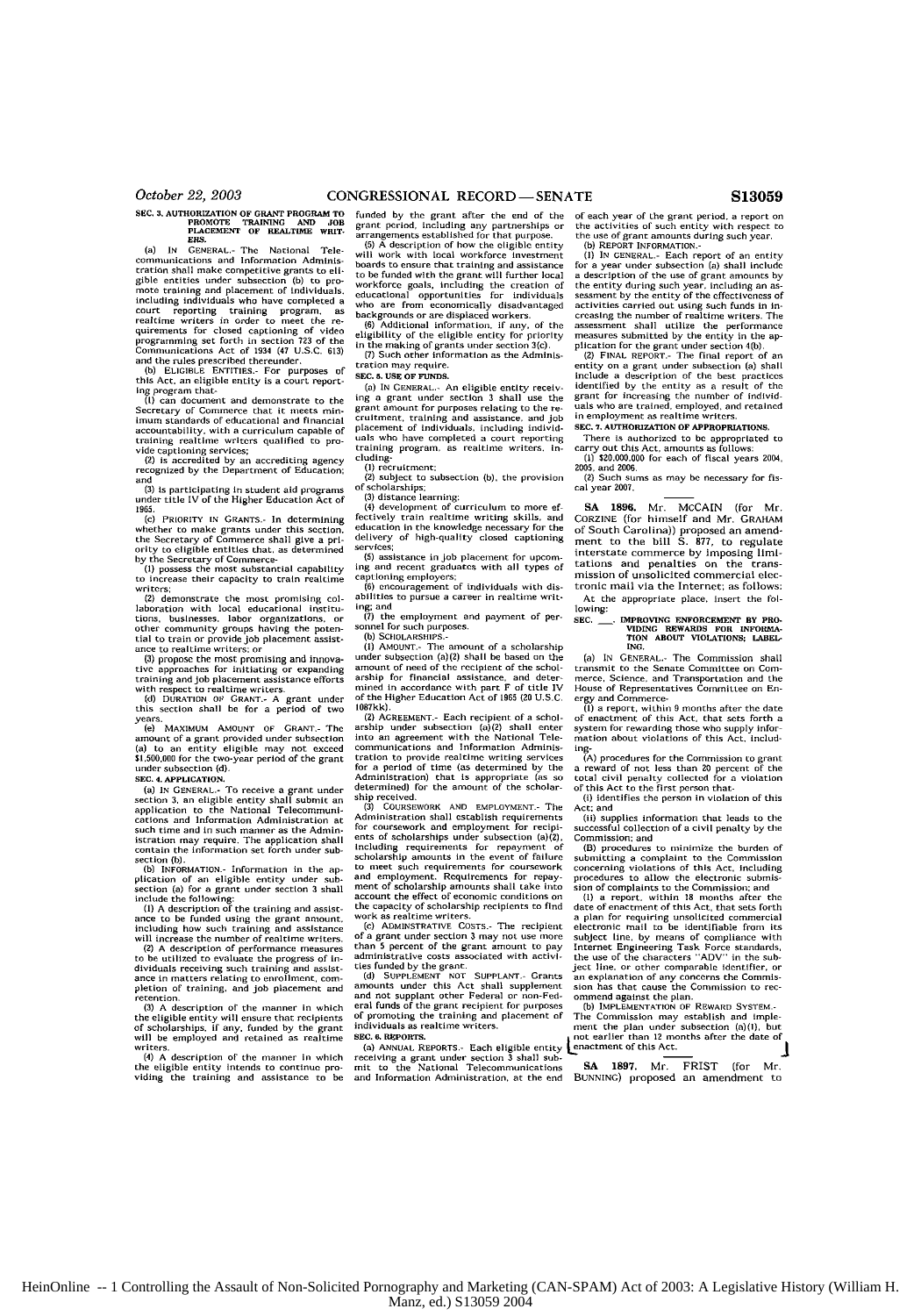HeinOnline -- 1 Controlling the Assault of Non-Solicited Pornography and Marketing (CAN-SPAM) Act of 2003: A Legislative History (William H. Manz, ed.) [xiii] 2004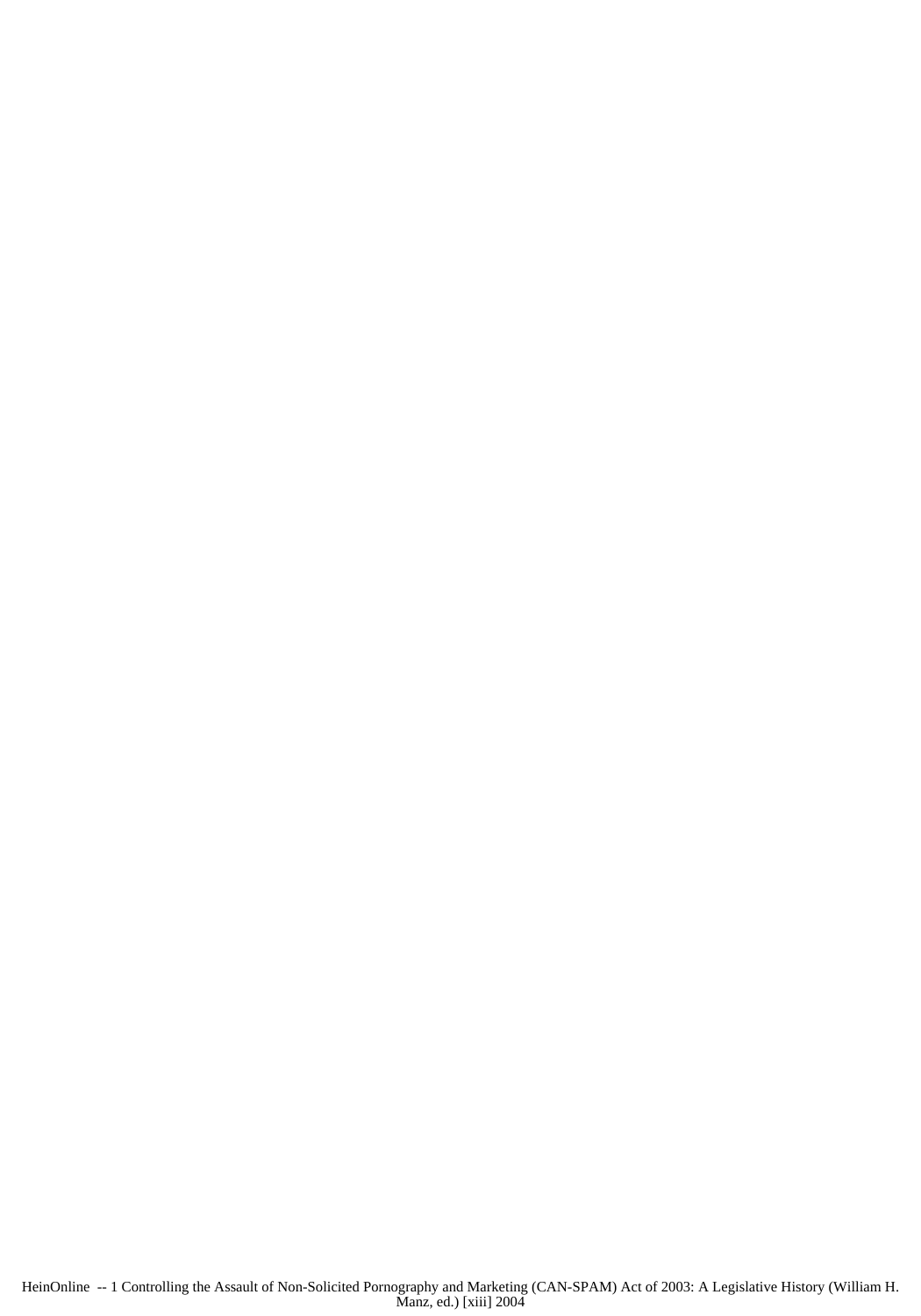## DOCUMENT NO. **9**